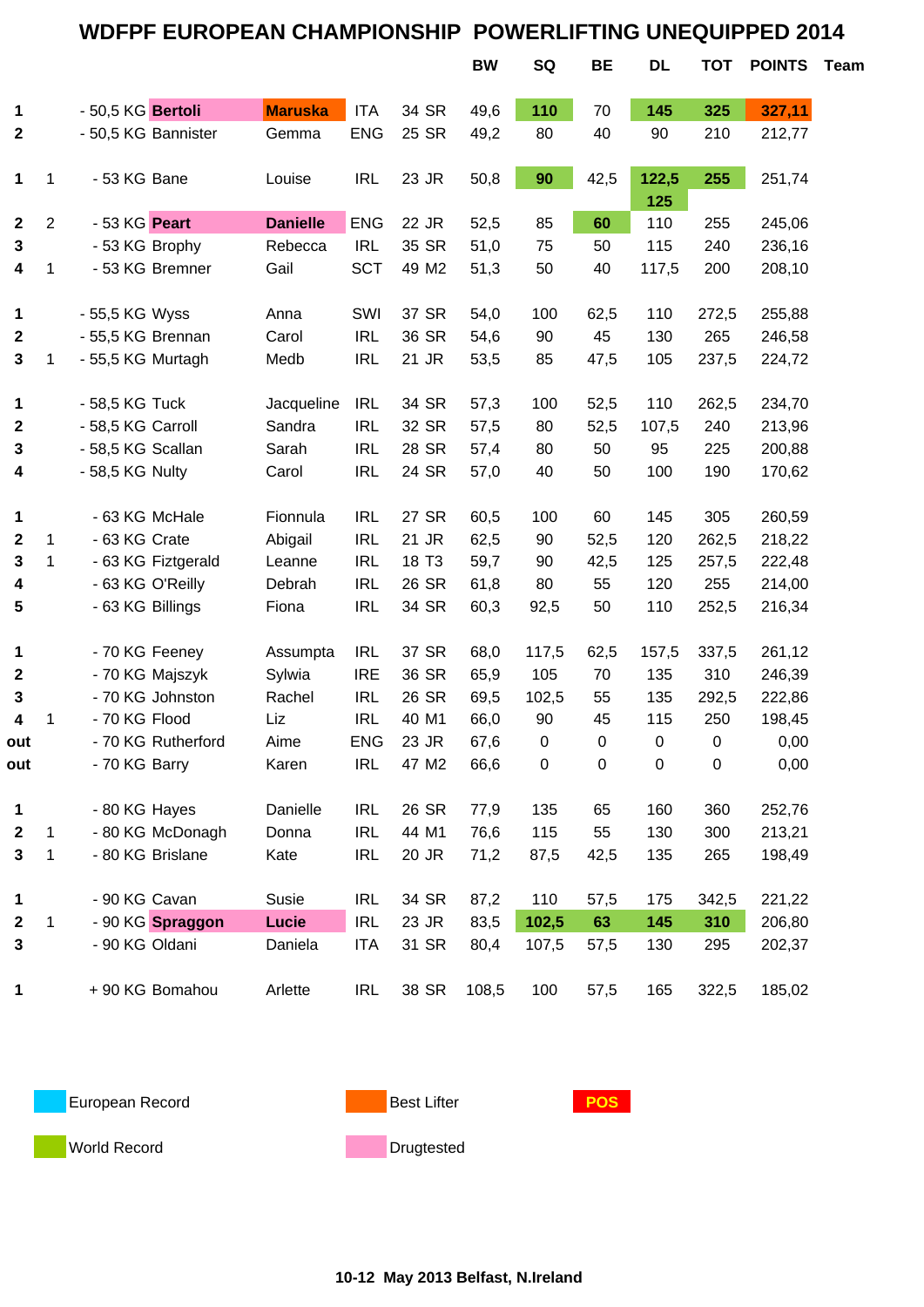|             |                |                          |                                |                 |                          |                   | <b>WDFPF EUROPEAN CHAMPIONSHIP POWERLIFTING UNEQUIPPED 2014</b> |            |            |                |              |                  |  |
|-------------|----------------|--------------------------|--------------------------------|-----------------|--------------------------|-------------------|-----------------------------------------------------------------|------------|------------|----------------|--------------|------------------|--|
|             |                |                          |                                |                 |                          |                   | <b>BW</b>                                                       | SQ         | <b>BE</b>  | <b>DL</b>      | <b>TOT</b>   | <b>POINTS</b>    |  |
| 1           |                |                          | 56 KG Spicer                   | Craig           | <b>ENG</b>               | 29 SR             | 55,8                                                            | 107,5      | 85         | 150            | 342,5        | 300,78           |  |
| 1           |                | 60 KG Gavin              |                                | Darragh         | <b>IRL</b>               | 28 SR             | 59,0                                                            | 145        | 85         | 190            | 420          | 347,38           |  |
| 2           |                | 60 KG Smith              |                                | <b>Barry</b>    | <b>IRL</b>               | 27 SR             | 58,9                                                            | 130        | 97,5       | 182,5          | 410          | 339,73           |  |
| 1           |                | 67,5 KG Boyce            |                                | Kris            | N.IR                     | 29 SR             | 67,1                                                            | 167,5      | 127,5      | 217,5          | 512,5        | 373,97           |  |
| $\mathbf 2$ | 1              |                          | 67,5 KG McLaren                | Paul            | <b>IRL</b>               | 40 M1             | 67,5                                                            | 140        | 80         | 197,5          | 417,5        | 303,02           |  |
| 3           | 1              | 67,5 KG Morgan           |                                | Aguiar          | <b>ENG</b>               | 17 T <sub>2</sub> | 66,5                                                            | 135        | 92,5       | 160            | 387,5        | 285,08           |  |
|             |                |                          |                                |                 |                          |                   |                                                                 |            |            |                |              |                  |  |
| 1           |                | 75 KG Ryan               |                                | Sean            | <b>IRL</b>               | 26 SR             | 74,8                                                            | 192,5      | 140        | 235            | 567,5        | 377,90           |  |
| 2           |                |                          | 75 KG Milanesi                 | Ivan            | <b>ITA</b>               | 31 SR             | 72,6                                                            | 157,5      | 130        | 227,5          | 515          | 351,23           |  |
| 3           | 1              |                          | 75 KG Gaughan                  | Steven          | <b>IRL</b>               | 23 JR             | 72,9                                                            | 170        | 115        | 205            | 490          | 333,05           |  |
| 4           | 1              |                          | 75 KG Borriello                | Giuseppe        | <b>ITA</b>               | 18 T <sub>3</sub> | 73,8                                                            | 150        | 125        | 180            | 455          | 306,22           |  |
| 5           | 1              |                          | 75 KG Constantin               | Laurent         | <b>ENG</b>               | 50 M3             | 74,4                                                            | 147,5      | 125        | 182,5          | 455          | 304,26           |  |
| 6           | 1              |                          | 75 KG Fairhurst                | David           | <b>ENG</b>               | 60 M <sub>5</sub> | 72,7                                                            | 160        | 92,5       | 197,5          | 450          | 306,54           |  |
| 7           | 1              |                          | 75 KG Hughes                   | Dessie          | N.IR                     | 44 M1             | 74,2                                                            | 150        | 112,5      | 172,5          | 435          | 291,49           |  |
| 8           | 1              |                          | 75 KG Harvey                   | Trevor          | <b>IRL</b>               | 70 M7             | 73,9                                                            | 87,5       | 57,5       | 130            | 275          | 184,88           |  |
| 1           | 1              | 82,5 KG Ryan             |                                | John            | <b>IRL</b>               | 40 M1             | 81,3                                                            | 220        | 130        | 260            | 610          | 381,68           |  |
| $\mathbf 2$ | 1              |                          | 82,5 KG McSweeney              | Scott           | <b>IRL</b>               | 21 JR             | 77,1                                                            | 180        | 115        | 225            | 520          | 338,26           |  |
| 3           | 1              | 82,5 KG Mackin           |                                | Curtis          | <b>IRL</b>               | 19 T <sub>3</sub> | 81,1                                                            | 165        | 125        | 215            | 505          | 316,53           |  |
| 4           | 1              |                          | 82,5 KG Brancato               | Riccardo        | SWI                      | 54 M3             | 76,5                                                            | 170        | 120        | 210            | 500          | 327,15           |  |
| 5           |                | 82,5 KG Carroll          |                                | Eoghan          | <b>IRL</b>               | 24 SR             | 82,1                                                            | 155        | 105        | 240            | 500          | 310,70           |  |
| 6           |                |                          | 82,5 KG lavarone               | Francesco       | <b>ITA</b>               | 30 SR             | 79,6                                                            | 165        | 130        | 190            | 485          | 308,07           |  |
| 7           | 2              |                          | 82,5 KG McHugh                 | <b>Brendan</b>  | <b>IRL</b>               | 22 JR             | 80,6                                                            | 170        | 92,5       | 210            | 472,5        | 297,44           |  |
| 8           | 1              | 82,5 KG Vitale           |                                | Constantinc ITA |                          | 17 T <sub>2</sub> | 80,9                                                            | 160        | 115        | 175            | 450          | 282,56           |  |
| 9           | 2              |                          | 82,5 KG McKenna                | John J          | N.IR                     | 53 M3             | 82,5                                                            | 150        | 100        | 182,5          | 432,5        | 267,85           |  |
|             | 1              |                          |                                |                 |                          |                   |                                                                 |            |            |                |              |                  |  |
| 1           |                |                          | 90 KG Robinson<br>90 KG Ermoli | Mark<br>Alberto | <b>IRL</b><br><b>ITA</b> | 23 JR<br>37 SR    | 89,1                                                            | 200<br>190 | 110        | 230<br>200     | 540<br>532,5 | 318,01           |  |
| 2           |                |                          |                                |                 |                          |                   | 84,6                                                            |            | 142,5      |                |              | 324,19           |  |
| 3           | $\overline{2}$ |                          | 90 KG Harrison                 | Christopher IRL |                          | 22 JR             | 89,9                                                            | 170        | 125        | 212,5          | 507,5        | 297,24           |  |
| 4<br>5      | 1<br>1         | 90 KG Kerr<br>90 KG Ryan |                                | Gareth<br>Larry | <b>GER</b><br><b>IRL</b> | 43 M1<br>49 M2    | 83,9<br>86,4                                                    | 180<br>160 | 120<br>130 | 205<br>200     | 505<br>490   | 309,16<br>294,20 |  |
|             |                |                          |                                |                 |                          |                   |                                                                 |            |            |                |              |                  |  |
| 1           |                |                          | 100 KG Siracusa                | <b>Corrado</b>  | <b>ITA</b>               | 30 SR             | 98,2                                                            | 265        | 157,5      | 300            | 722,5        | 403,59           |  |
| 2           |                | 100 KG Gysin             |                                | Ramon           | SWI                      | 30 SR             | 99,7                                                            | 274        | 152,5      | 280            | 705          | 391,13           |  |
| 3           | 1              |                          | 100 KG Bustreel                | Serge           | <b>FRA</b>               | 67 M6             | 97,2                                                            | 200        | 120        | 245,5<br>247,5 | 565          | 317,13           |  |
| 4           | 1              | 100 KG Wyss              |                                | Markus          | SWI                      | 42 M1             | 97,5                                                            | 190        | 135        | 220            | 545          | 305,47           |  |
| 5           | 1              |                          | 100 KG Willgoss                | Daniel          | <b>ENG</b>               | 21 JR             | 97,2                                                            | 190        | 127,5      | 215            | 532,5        | 298,89           |  |
| 6           | 1              |                          | 100 KG Mowbray                 | Daniel          | <b>IRL</b>               | 19 T <sub>3</sub> | 99,6                                                            | 210        | 122,5      | 195            | 527,5        | 292,76           |  |
| 1           |                | 110 KG Hickey            |                                | Austin          | <b>IRE</b>               | 33 SR             | 104,0                                                           | 225        | 185        | 250            | 660          | 360,03           |  |
| 2           |                | 110 KG Daly              |                                | Tom             | <b>IRL</b>               | 24 SR             | 104,2                                                           | 222,5      | 140        | 250            | 612,5        | 333,94           |  |
| 3           | 1              |                          | 110 KG Flannagan               | Ryan            | <b>IRL</b>               | 23 JR             | 107,8                                                           | 200        | 135        | 230            | 565          | 304,70           |  |
| 4           | 1.             | 110 KG Jones             |                                | Phil            | <b>ENG</b>               | 46 M2             | 107,4                                                           | 210        | 127,5      | 225            | 562,5        | 303,69           |  |
| 5           | $\overline{2}$ |                          | 110 KG Blennershassett Luke    |                 | <b>IRL</b>               | 20 JR             | 103,2                                                           | 200        | 100        | 215            | 515          | 281,76           |  |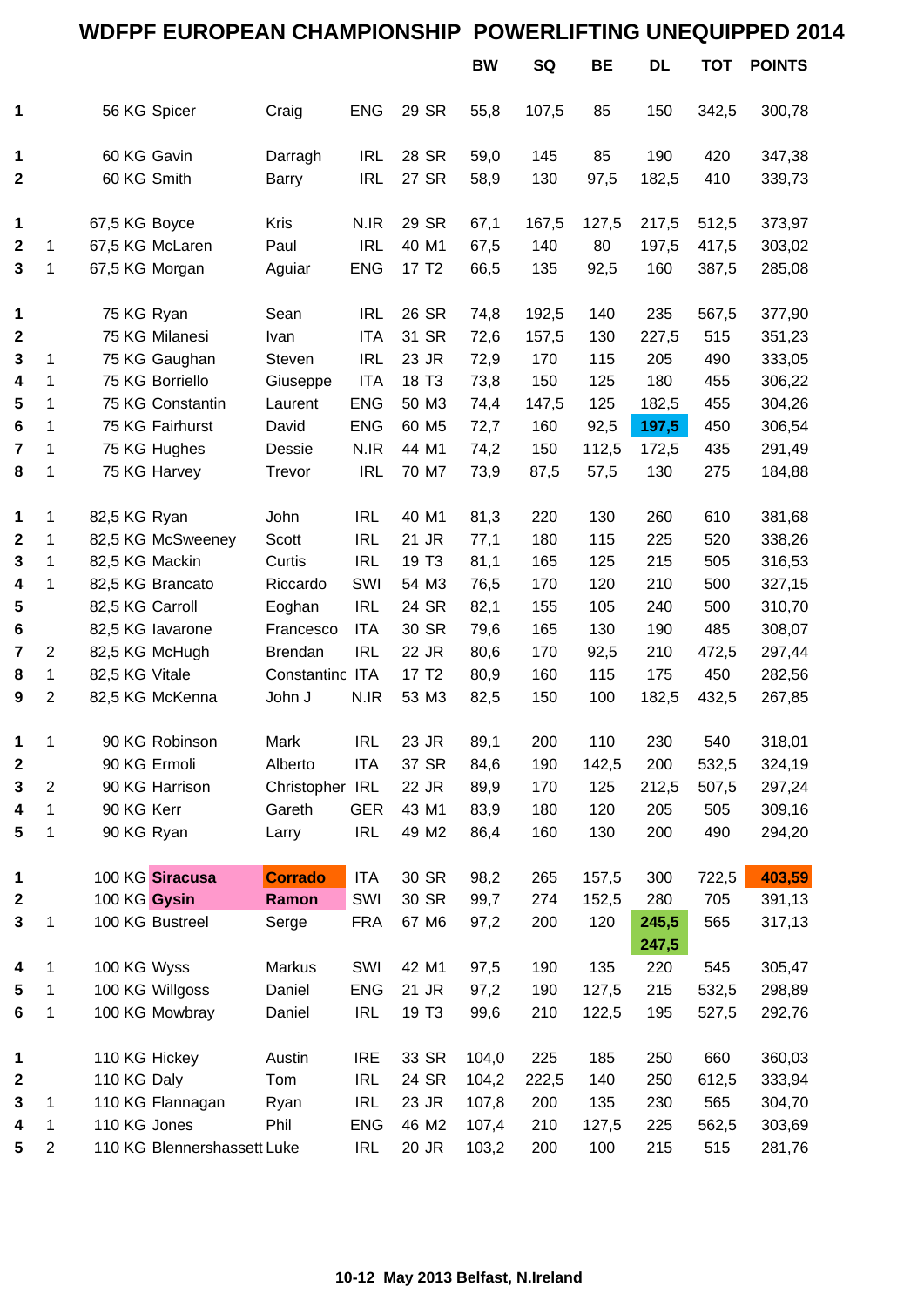## **WDFPF EUROPEAN CHAMPIONSHIP POWERLIFTING UNEQUIPPED 2014**

|             |                   |              |            |                   | BW    | SQ    | BЕ  | DL    | тот   | <b>POINTS</b> |
|-------------|-------------------|--------------|------------|-------------------|-------|-------|-----|-------|-------|---------------|
| 1           | 125 KG Hickey     | James        | IRL        | 37 SR             | 118,9 | 255   | 190 | 300   | 745   | 393,36        |
| $2^{\circ}$ | 125 KG O'Leary    | Eoin         | IRL        | 22 JR             | 119,2 | 205   | 145 | 235   | 585   | 308,70        |
| 3           | 125 KG Cuddihy    | Tomas        | IRL        | 43 M1             | 118,7 | 215   | 120 | 240   | 575   | 303,72        |
| $4 \quad 2$ | 125 KG Corbin     | <b>Chris</b> | <b>ENG</b> | 21 JR             | 120,7 | 205   | 130 | 232,5 | 567,5 | 298,68        |
| 5           | 125 KG McNamara   | Patrick      | IRL        | 57 M4             | 110.8 | 190   | 110 | 220   | 520   | 278,51        |
| $1 -$       | 145 KG Du-Plessis | Andre        | IRL        | 49 M <sub>2</sub> | 127,6 | 210   | 150 | 250   | 610   | 315,92        |
| $1 \quad$   | 145 KG O'Dwyer    | John         | IRL        | 58 M4             | 130,0 | 212,5 | 160 | 180   | 552,5 | 284,54        |



**World Record Drugtested**